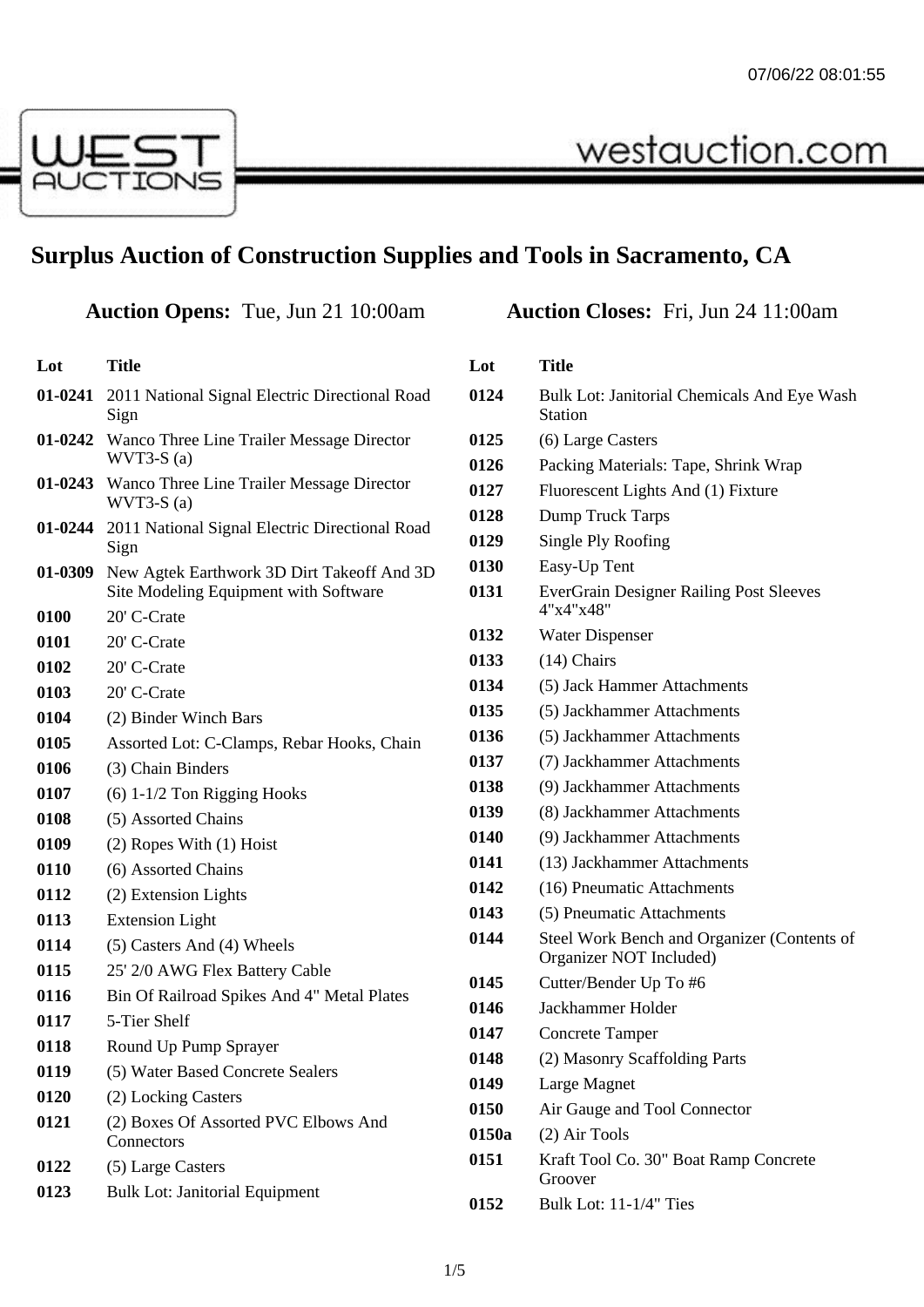| Lot   | Title                                                    |
|-------|----------------------------------------------------------|
| 0153  | 30" Boat Ramp Concrete Groover                           |
| 0154  | (2) Bins Of Concrete Tools                               |
| 0154a | Assorted Concrete Tools, Brooms, Groovers                |
| 0154B | Concrete 3" Screed Bases And 4" PVC                      |
| 0154C | Echo PB-411 Backpack Blower                              |
| 0155  | <b>Bulk Lot Of Connectors</b>                            |
| 0156  | (2) Screw Jacks                                          |
| 0156A | Box Of Grinding And Cut Off Discs                        |
| 0157  | (2) Gas Cans                                             |
| 0158  | 100amp Breaker And Leads                                 |
| 0159  | Proline 16" Tamp                                         |
| 0160  | (6) Concrete Molds                                       |
| 0161  | Welding Diodes, Helmet, and Goggles                      |
| 0162  | (5) Wire Ropes                                           |
| 0163  | Concrete Vibrator                                        |
| 0164  | (2) Long Garden Hoses                                    |
| 0165  | <b>Bulk Lot: Tubing</b>                                  |
| 0166  | Extension Cable and Extension Light                      |
| 0167  | (3) Wheelbarrow Wheels                                   |
| 0168  | <b>Superior Innovations Magvibe</b>                      |
| 0169  | (3) Hitches                                              |
| 0170  | (3) Hitches                                              |
| 0171  | EAZ-LIFT V5 Hitch                                        |
| 0172  | (3) Hitches                                              |
| 0173  | (2) 7' Metal Bars                                        |
| 0174  | (2) Hitches                                              |
| 0175  | (2) Hitch Couplers                                       |
| 0176  | (2) Concrete Groovers With Extension Poles               |
| 0176A | 5' Concrete Paving Groover                               |
| 0176B | 35" Concrete Double Roller Tamper                        |
| 0177  | (4) Assorted Truck Tarps                                 |
| 0178  | (4) Blue Floor Mats                                      |
| 0178A | (3) Assorted Sonotubes                                   |
| 0179  | <b>Bucket of Gray Thoroseal</b>                          |
| 0180  | Assorted Tools: Scrapers, Pickaxes, Shovels,<br>And More |
| 0181  | <b>Bin Of Concrete Trowels</b>                           |
| 0182  | 5' Dolly (Solid Tire)                                    |
| 0183  | 1/2" Rigid Bender                                        |
| 0184  | 1/2" Rigid Bender                                        |
| 0185  | (7) Assorted Tools: Broom, Pry Bars,                     |
| 0187  | $(2)$ 8,000lb Eyelets                                    |
| 0188  | Steel Punch                                              |

| Lot   | Title                                                             |
|-------|-------------------------------------------------------------------|
| 0189  | (2) Submersible Utility Water Pumps                               |
| 0189a | <b>Rust-olium Marking Wand</b>                                    |
| 0190  | Regent Heavy Duty T-3 Shop Lamp                                   |
| 0190a | Regent Heavy Duty Floor Lamp T-3                                  |
| 0191  | Heavy Duty Power Light T Bulb Work Lights                         |
| 0192  | Bosch Electric Rotary Hammer 11240                                |
| 0193  | <b>Electric Rotary Hammer</b>                                     |
| 0194  | Contents Of Shelf: Fence Brackets, Wood<br>Preservative, and More |
| 0195  | Measuring Wheel With Mechanical Line<br>Counter                   |
| 0196  | Milwaukee Heavy Duty Angle Drill                                  |
| 0197  | Makita 3/4" Impact Wrench 6906                                    |
| 0198  | Milwaukee 350 FPM Heavy Duty Bandsaw                              |
| 0199  | (6) Assorted Caulking / Epoxy Guns                                |
| 0200  | Buyers 8-Ton Forged Steel Pintle Hook                             |
| 0201  | Black & Decker 22" Hedge Trimmer                                  |
| 0202  | Black & Decker 22" Hedge Trimmer                                  |
| 0203  | Black & Decker Trimmer / Weed Wacker                              |
| 0204  | Approximately (20) Construction Road Safety<br><b>Vests</b>       |
| 0205  | North Star / Honda 2.5 GPM Pressure Washer                        |
| 0206  | Rubber Wheel Chocks With Eyebolt                                  |
| 0207  | Black & Decker 14" Chop Saw Model 2731                            |
| 0208  | Milwaukee Heavy Duty Sander 5500K RPM                             |
| 0209  | <b>Assorted Rotary Hammer Bits</b>                                |
| 0209a | <b>Assorted Rotary Impact Bits</b>                                |
| 0210  | Toolbox With Assorted Rigging And Hoist<br><b>Straps</b>          |
| 0210a | Tech-Lab Industries Slump Cone                                    |
| 0211  | Makita 415mm Circular Saw Model 5402-A                            |
| 0211a | <b>Assorted Soff-Cut Tool Parts</b>                               |
| 0212  | Honda/ General Pump 13HP Pressure Washer                          |
| 0213  | Hotsy/Honda GX390 13HP Pressure Washer                            |
| 0214  | Approximately (15) Assorted Rotary Hammer<br><b>Bits</b>          |
| 0215  | Rigid 6 Gallon Wet/Dry Vacuum With<br>Attachments                 |
| 0216  | Hayward sp3400vsp EcoStar Variable-Speed<br>Pool Pump             |
| 0217  | Magnum/Graco Dual Purpose Project<br>Painter/Pump                 |
| 0217a | Waterway Insulated Wet End Pump WB075<br>3/4hp                    |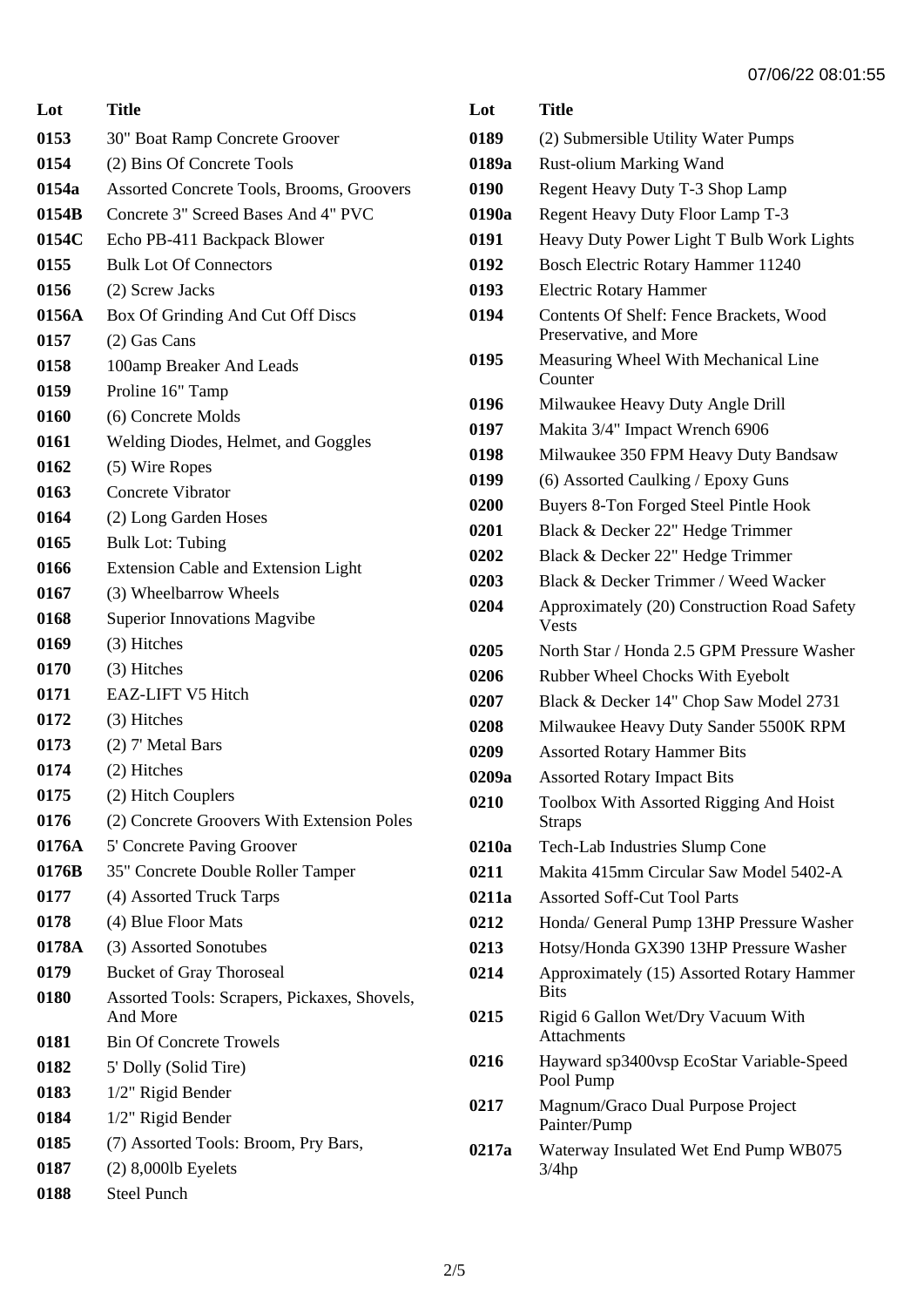| Lot  | Title                                                                      |
|------|----------------------------------------------------------------------------|
| 0218 | Wacker BS700 2 Cycle Wacker Jumping Jack<br>Plate Compactor                |
| 0219 | <b>Manual Tree/Branch Saw Trimmer</b>                                      |
| 0220 | EDCO CPM8 Scarifier, 9 HP                                                  |
| 0221 | TrakFast Nail Gun Automatic Drywall Tack<br>Fastening System Model Tf 1100 |
| 0222 | <b>Ramset Powder Fastening Systems Ramset</b><br>SA270 27 Caliber          |
| 0223 | <b>Industrial Rolling Cart</b>                                             |
| 0224 | Homeline Circuit Breaker Load Center                                       |
| 0225 | Crystal Water Pool And Spa Filter 425 Sq Ft                                |
| 0226 | Metal Industrial Wheelbarrow                                               |
| 0227 | Assorted Hinges & Gate Hardware                                            |
| 0228 | <b>Assorted Buckets, Waste Bins, Shovel</b>                                |
| 0229 | <b>Industrial Spill Kit</b>                                                |
| 0230 | Barrier Liftall 8500lb Capacity                                            |
| 0231 | <b>Industrial Steel Heavy Duty Rolling Cart</b>                            |
| 0232 | <b>Steel Roof Rack Bar</b>                                                 |
| 0233 | Rack-it Steel Round Tube Roof Rack                                         |
| 0234 | Wanco Portable Message Arrow Board                                         |
| 0235 | (3) Barrels Wall Form Snap Brackets                                        |
| 0236 | Handmade Forklift 8 Ton Tow / Hitch                                        |
| 0237 | (2) Barrels Wall Form Snap Brackets                                        |
| 0238 | <b>Pallet Of Assorted Fence Posts</b>                                      |
| 0239 | Wall Form Accessories                                                      |
| 0240 | <b>Assorted Aluminum Road Signs</b>                                        |
| 0245 | Pallet Of 11' Rebar                                                        |
| 0246 | 8' Roll Of Slatted Fencing                                                 |
| 0247 | 8' Roll Of Slatted Fencing                                                 |
| 0248 | 8' Roll Of Slatted Fencing                                                 |
| 0249 | 7' Roll Of Fencing                                                         |
| 0250 | 7' Roll Of Fencing                                                         |
| 0251 | 7' Roll Of Fencing                                                         |
| 0252 | 7' Roll Of Fencing                                                         |
| 0253 | 7' Roll Of Fencing                                                         |
| 0254 | Wheelbarrow                                                                |
| 0255 | <b>Shelving Unit</b>                                                       |
| 0256 | Ricoh Aficio MP 5001 Copier                                                |
| 0257 | Rockwell Model 10 Contractors Table Saw                                    |
| 0258 | (1) 6' Aluminum Ladder                                                     |
| 0259 | (1) 8' Fiberglass Ladder                                                   |
| 0260 | (1) 4' Aluminum Ladder                                                     |
| 0261 | $(1)$ 4' Fiberglass Ladder                                                 |
| 0262 | (1) 12' Fiberglass Ladder                                                  |

| Lot   | Title                                                             |
|-------|-------------------------------------------------------------------|
| 0263  | (2) Cosco Step Stools                                             |
| 0264  | <b>Wall Form Accessories</b>                                      |
| 0265  | Form Aligners                                                     |
| 0266  | PT Shop Creeper                                                   |
| 0267  | Assorted Corner Flashing 9'-10'                                   |
| 0268  | <b>Bulk Lot: Scaffolding</b>                                      |
| 0269  | Hoover 12 Amp Vacuum                                              |
| 0270  | <b>Handmade Artwork</b>                                           |
| 0272  | <b>Stained Glass Decorated Window, Roses</b>                      |
| 0273  | 6lb Propane Tank For Forklifts (empty)                            |
| 0274  | (3) Assorted Extension Cables And (1) Set<br><b>Jumper Cables</b> |
| 0274a | <b>Mats4less Floormat Set</b>                                     |
| 0275  | Approximately (25) Assorted Caution Road<br>Signs                 |
| 0276  | <b>Bin Of Assorted Rigging Straps</b>                             |
| 0277  | <b>Wicker Table</b>                                               |
| 0277a | Grey Recliner Chair                                               |
| 0278  | <b>Wood Chair With Decoration</b>                                 |
| 0279  | Arts And Crafts Style Table With Drawer                           |
| 0280  | Wood Table With Laminated Burl                                    |
| 0281  | <b>Brown Leather Chair</b>                                        |
| 0282  | <b>Shelf With Metal Brackets</b>                                  |
| 0283  | Wire Mesh Puller                                                  |
| 0284  | Propane Torch Hose                                                |
| 0285  | <b>Standing Work Lamp</b>                                         |
| 0286  | Manual Crank Barrel Pump                                          |
| 0287  | <b>Bulk Lot: Nails</b>                                            |
| 0288  | (9) Caulking Guns                                                 |
| 0289  | Bulk Lot: (2) Containers of Nails                                 |
| 0290  | <b>Assorted Pumps and Grease Guns</b>                             |
| 0291  | <b>Bulk Lot: Nails</b>                                            |
| 0292  | (5) Lock Sets                                                     |
| 0293  | <b>Bulk Lot: Screws and Nails</b>                                 |
| 0294  | Bulk Lot: (2) Containers of Nails                                 |
| 0295  | (2) Buckets of Hardware and Box of Assorted<br>Hardware           |
| 0296  | <b>Assorted Bases</b>                                             |
| 0297  | <b>Assorted Hardware</b>                                          |
| 0298  | (2) Toilet Seats                                                  |
| 0299  | <b>Shelf of Assorted Hardware</b>                                 |
| 0300  | <b>Shelf of Assorted Hardware</b>                                 |
| 0301  | <b>Bin of Plastic Tarps</b>                                       |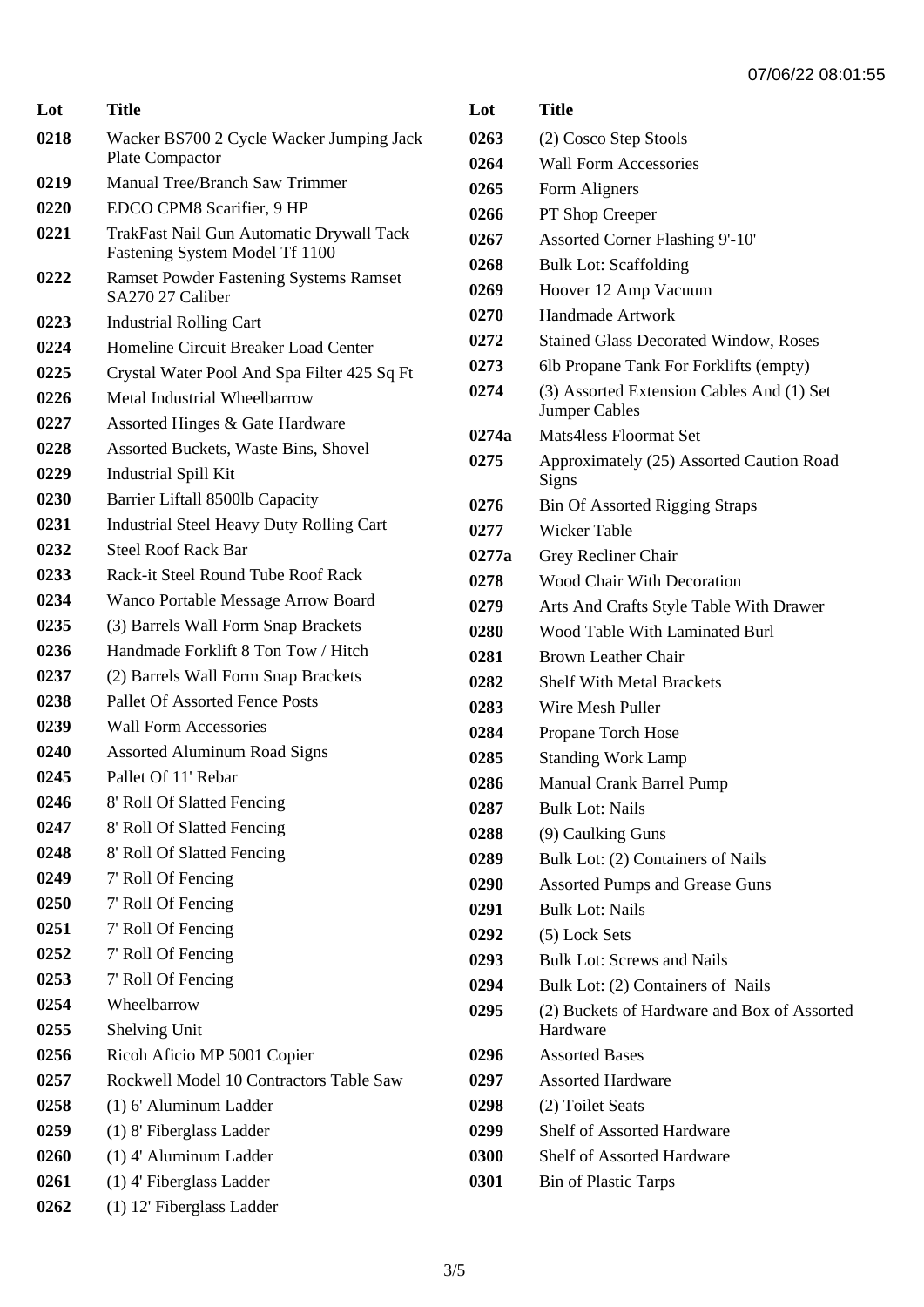| Lot  | Title                                                          |
|------|----------------------------------------------------------------|
| 0302 | Assorted Hardware: Simpson Strong Ties,<br>Fasteners, And More |
| 0303 | <b>Assorted Hardware</b>                                       |
| 0304 | (8) 5" Tractor Teeth                                           |
| 0305 | <b>Safety Hazard Triangle</b>                                  |
| 0306 | <b>Pressure Gauge</b>                                          |
| 0307 | Hamilton Beach Microwave And Desk Fan                          |
| 0308 | <b>Box Of Assorted Wire</b>                                    |
| 0310 | (6) Assorted Printers And Fax Machines                         |
| 0311 | (6) Boxes Of Assorted Printers And Fax<br>Machines             |
| 0312 | <b>Assorted Ink/Toner Cartridges</b>                           |
| 0313 | (3) Boxes Of Assorted Monitors and Computer<br>Equipment       |
| 0314 | (4) APC Battery Backups                                        |
| 0315 | (5) Pegboard Organizers                                        |
| 0316 | (8) 18' K-Rails                                                |
| 0317 | Miele 36" 6-Burner Gas Range                                   |
| 0318 | <b>Adjustable Survey Tripod</b>                                |
| 0319 | Multi-Ton TM55 5,500lb Pallet Jack                             |

## PAYMENT INFORMATION:

Payment Due: By 12:00 pm (noon), Monday, June 27th, 2022

Payments are not charged automatically unless enrolled in Autopay.

Buyers are fully responsible for paying their invoices. If the Buyer decides on another payment method after Autopay has already occurred, the credit card fee is non-refundable.

Penalty Fee: If payment is not received, buyers authorize West Auctions to charge a 15% penalty fee to their credit card based upon their total invoice high bid amount.

Buyer's Premium and Sales Tax: There is a 14% Buyer's Premium in effect for this auction. Locationbased sales tax will also be collected for this auction.

How to Pay Your Invoice: Credit cards online, cash/cashier's checks in our Woodland office (Monday-Friday), or wire/bank transfers. No personal/business checks. Payments are NOT accepted at pickup location.